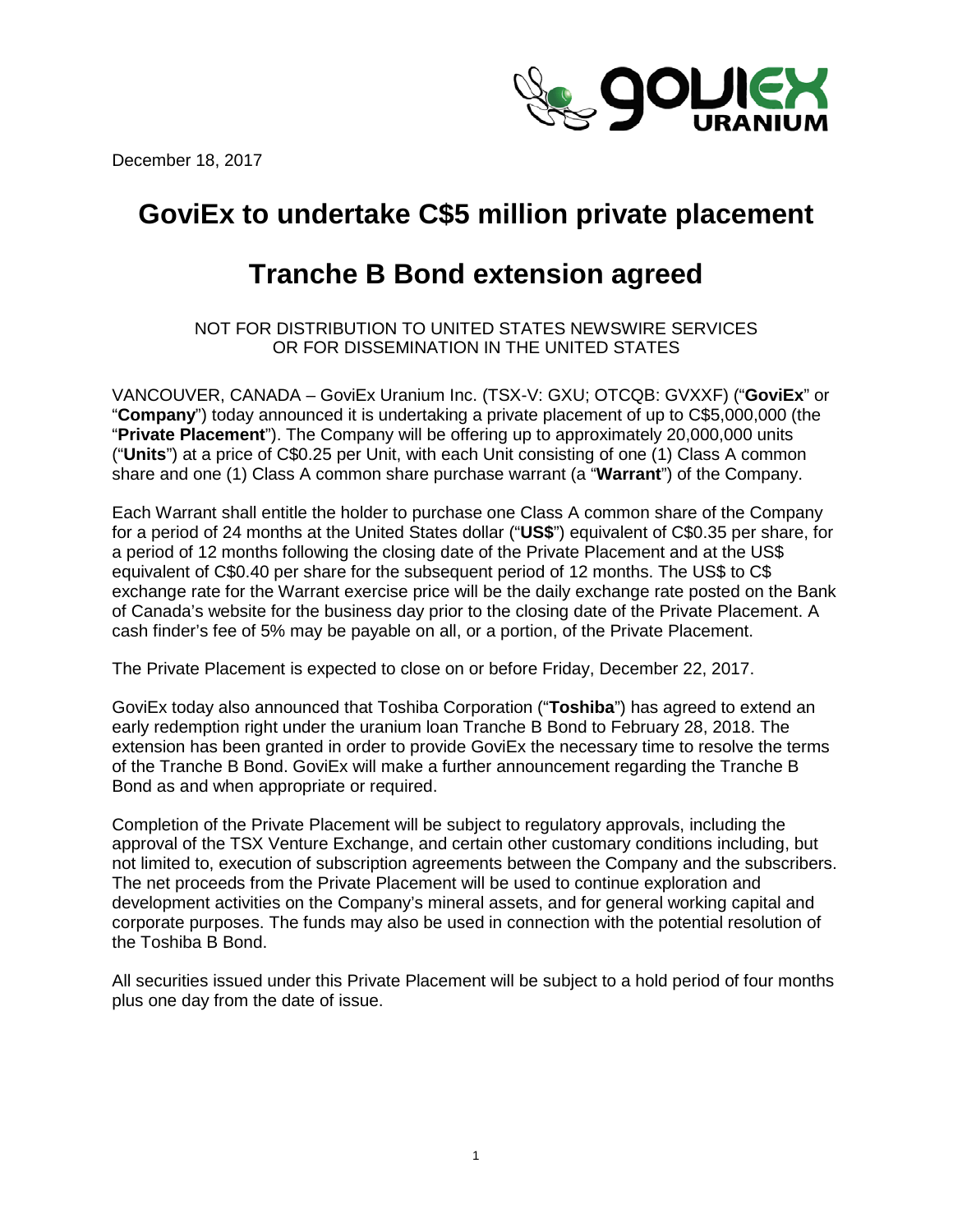### **About GoviEx Uranium**

GoviEx is a mineral resource company focused on the exploration and development of uranium properties in Africa. GoviEx's principal objective is to become a significant uranium producer through the continued exploration and development of its flagship mine-permitted Madaouela Project in Niger, its mine-permitted Mutanga Project in Zambia, and its other uranium properties in Africa.

### **About Tranche B Bond (Uranium Loan)**

Pursuant to a bond purchase agreement with Toshiba Corporation ("Toshiba") in April 2012, the Company borrowed 200,000 pounds of uranium concentrate  $U_3O_8$  ("Uranium Loan") at an interest rate of 12% compounded annually. The Uranium Loan matures on April 19, 2020, subject to early redemption by Toshiba. The principal and interest are stated in pounds of  $U_3O_8$ , and at maturity the Company will have to repay Toshiba a total of 495,193 pounds of  $U_3O_8$ , including interest accrued.

As at September 30, 2017, the Uranium Loan, including accrued interest, totalled 371,619 pounds of  $U_3O_8$ . The Uranium Loan is secured by a floating charge on all Nigerien assets of the Company. Toshiba has the right to demand repayment of the Uranium Loan and accrued interest if (i) the Company fails to deliver a definitive feasibility study relating to Madaouela Project prior to February 28, 2018, or (ii) the sum of the production and capital costs per pound of  $U_3O_8$ , as estimated in a feasibility study prepared in respect of the Madaouela Project, is not lower than \$44 per pound.

### **Contact Information**

Govind Friedland, Executive Chairman Daniel Major, Chief Executive Officer +1 604-681-5529 [info@goviex.com](mailto:info@goviex.com) [www.goviex.com](http://www.goviex.com/)

*Neither TSX Venture Exchange nor its Regulation Services Provider (as that term is defined in the policies of the TSX Venture Exchange) accepts responsibility for the adequacy or accuracy of this release.* 

## **Cautionary Statement Regarding Forward-Looking Statements**

This news release may contain forward-looking information within the meaning of applicable securities laws. All information and statements other than statements of current or historical facts contained in this news release are forward-looking information.

Forward-looking statements are subject to various risks and uncertainties concerning the specific factors disclosed here and elsewhere in GoviEx's periodic filings with Canadian securities regulators. When used in this news release, words such as "will", "could", "plan", "estimate", "expect", "intend", "may", "potential", "should," and similar expressions, are forwardlooking statements. Information provided in this document is necessarily summarized and may not contain all available material information.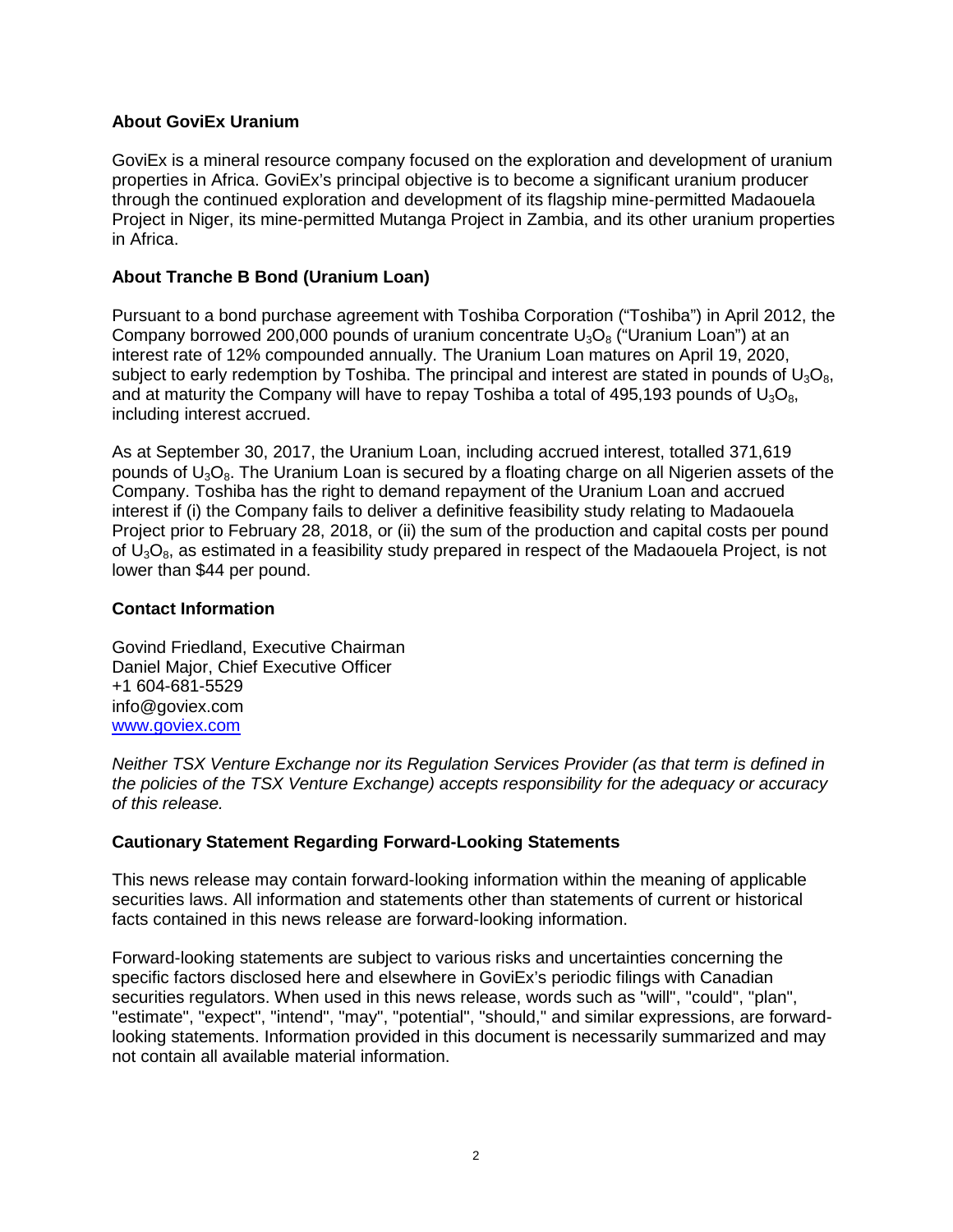Forward-looking statements include those with respect to the Company and Toshiba being able to resolve the terms of the Tranche B Bond, the Company's ability to raise funds under the Private Placement, and the proposed closing date and use of the proceeds of the Private Placement.

Although the Company believes the expectations reflected in such forward-looking statements are based on reasonable assumptions, it can give no assurances that its expectations will be achieved. Such assumptions, which may prove incorrect, include the following: (i) GoviEx and Toshiba will be successful in completing the proposed transaction referred to in this news release; (ii) GoviEx will be successful in its efforts to identify and secure subscribers under the Private Placement; (iii) the subscribers under the Private Placement will complete the subscriptions they have agreed to make under their subscription agreements; (iv) all necessary corporate and regulatory approvals, including TSX Venture Exchange acceptance, will be obtained; (v) the Private Placement will close on the date as anticipated; and (vi) the price of uranium will remain sufficiently high and the costs of advancing the Company's mining projects sufficiently low so as to permit GoviEx to implement its business plans in a profitable manner.

Factors that could cause actual results to differ materially from expectations include (i) the inability or unwillingness of Toshiba to conclude an agreement with the Company; (ii) the inability or unwillingness of subscribers under the Private Placement or of any finders to fulfill their contractual obligations, in whole or in part; (iii) the Company's failure to make effective use of the proceeds of the Private Placement; (iv) the failure of the Company's projects, for technical, logistical, labour-relations, or other reasons; (v) the Company's inability to obtain the necessary regulatory approvals for the Private Placement; (vi) a decrease in the price of uranium below what is necessary to sustain the Company's operations; (vii) an increase in the Company's operating costs above what is necessary to sustain its operations; (viii) accidents, labour disputes, or the materialization of similar risks; (ix) a deterioration in capital market conditions that prevents the Company from raising the funds it requires on a timely basis; and (x) generally, the Company's inability to develop and implement a successful business plan for any reason.

In addition, the factors described or referred to in the section entitled "Financial Risks and Management Objectives" in the MD&A for the year ended December 31, 2016, of GoviEx, which is available on the SEDAR website at [www.sedar.com,](http://www.sedar.com/) should be reviewed in conjunction with the information found in this news release.

Although GoviEx has attempted to identify important factors that could cause actual results, performance, or achievements to differ materially from those contained in the forward-looking statements, there can be other factors that cause results, performance, or achievements not to be as anticipated, estimated, or intended. There can be no assurance that such information will prove to be accurate or that management's expectations or estimates of future developments, circumstances, or results will materialize. As a result of these risks and uncertainties, no assurance can be given that any events anticipated by the forward-looking information in this news release will transpire or occur, or if any of them do so, what benefits that GoviEx will derive therefrom. Accordingly, readers should not place undue reliance on forward-looking statements. The forward-looking statements in this news release are made as of the date of this news release, and GoviEx disclaims any intention or obligation to update or revise such information, except as required by applicable law.